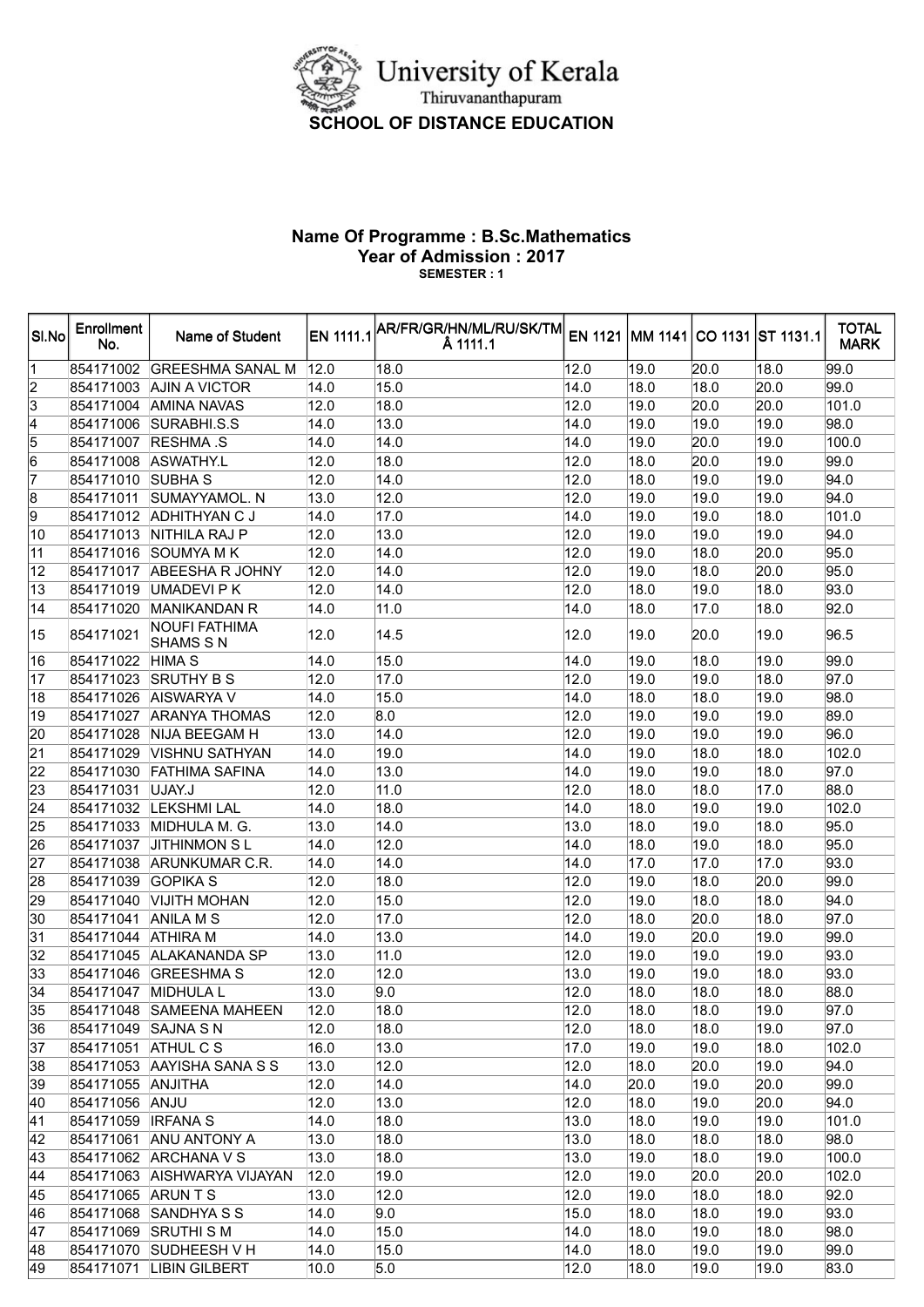| 51<br>854171073 GOKUL PREM<br>52<br>854171074 ABIRAMI A B | 14.0<br>12.0<br>14.0    | 18.0<br>17.0 | 14.0 | 18.0 | 19.0 | 19.0 | 102.0 |
|-----------------------------------------------------------|-------------------------|--------------|------|------|------|------|-------|
|                                                           |                         |              |      |      |      |      |       |
|                                                           |                         |              | 12.0 | 19.0 | 20.0 | 19.0 | 99.0  |
| 53<br>854171075 ANANDH V S                                |                         | 14.0         | 14.0 | 19.0 | 19.0 | 20.0 | 100.0 |
| 54<br>854171076 JOYAL MATHEW                              | 12.0                    | 12.0         | 12.0 | 18.0 | 19.0 | 18.0 | 91.0  |
| 55<br>854171078 SYAM KUMAR S                              | 12.0                    | 13.0         | 12.0 | 17.0 | 19.0 | 18.0 | 91.0  |
| 854171079 AROMAL R<br>56                                  | 10.0                    | 18.0         | 12.0 | 18.0 | 18.0 | 18.0 | 94.0  |
| 57<br>854171080 SREENITHA S                               | 14.0                    | 13.0         | 14.0 | 19.0 | 19.0 | 19.0 | 98.0  |
| 854171081 ASWATHY RAJAN<br>58                             | 13.0                    | 15.0         | 14.0 | 19.0 | 19.0 | 18.0 | 98.0  |
| 59<br>854171082 ARATHY. R                                 | 12.0                    | 12.0         | 12.0 | 19.0 | 20.0 | 18.0 | 93.0  |
| 854171083 ASWATHY.B<br>60                                 | 14.0                    | 18.0         | 15.0 | 19.0 | 20.0 | 19.0 | 105.0 |
| 854171084 JINTO. M. J<br>61                               | 11.0                    | 15.0         | 14.0 | 19.0 | 18.0 | 18.0 | 95.0  |
| 854171086 ROBIN ROCKY<br>62                               | 13.0                    | 11.0         | 7.0  | 18.0 | 18.0 | 19.0 | 86.0  |
| 854171087 ALAN BABU<br>63                                 | 13.0                    | 12.0         | 12.0 | 18.0 | 19.0 | 20.0 | 94.0  |
| 854171088 ANAMIKA.C<br>64                                 | 14.0                    | 18.0         | 13.0 | 19.0 | 18.0 | 19.0 | 101.0 |
| 854171089 PADMAM U<br>65                                  | 13.0                    | 19.0         | 13.0 | 19.0 | 18.0 | 19.0 | 101.0 |
| 854171090 PREMEELA R<br>166                               | 13.0                    | 13.0         | 14.0 | 18.0 | 19.0 | 19.0 | 96.0  |
| 67<br>854171091 SUJA M                                    | 13.0                    | 15.0         | 14.0 | 19.0 | 20.0 | 18.0 | 99.0  |
| 854171092 SILPA S<br>68                                   | 12.0                    | 8.0          | 12.0 | 18.0 | 19.0 | 19.0 | 88.0  |
| 854171093 JAYALEKSHMI V<br>69                             | 12.0                    | 16.0         | 14.0 | 19.0 | 20.0 | 19.0 | 100.0 |
| 854171094 AMRITHA G S VYAS<br>170                         | 14.0                    | 18.0         | 14.0 | 20.0 | 20.0 | 18.0 | 104.0 |
| 854171095 SANJAY BHASKER<br>71                            | 12.0                    | 12.0         | 14.0 | 19.0 | 18.0 | 18.0 | 93.0  |
| 72<br>854171096 REVATHY V S                               | 12.0                    | 14.0         | 12.0 | 19.0 | 18.0 | 19.0 | 94.0  |
| 854171097 PURUSHOTHAMAN.P.N 11.0<br>73                    |                         | 15.0         | 13.0 | 16.0 | 18.0 | 18.0 | 91.0  |
| 74<br>854171099 SARATH S S                                | 12.0                    | 13.0         | 12.0 | 16.0 | 18.0 | 18.0 | 89.0  |
| 75<br>854171100 RENJITH M B                               | 9.0                     | 11.0         | 8.0  | 16.0 | 16.0 | 16.0 | 76.0  |
| 854171101<br><b>SUJIL</b><br>76                           | 12.0                    | 15.0         | 13.0 | 18.0 | 19.0 | 18.0 | 95.0  |
| 77<br>854171103 RAHUL SURESH                              | 11.0                    | 16.0         | 18.0 | 20.0 | 18.0 | 20.0 | 103.0 |
| RAJALEKSHMI R<br>854171104<br> 78<br>PILLAI               | 12.0                    | 17.0         | 16.0 | 18.0 | 20.0 | 18.0 | 101.0 |
| 79<br>854171105<br>NANDINI.S.L                            | 12.0                    | 16.0         | 15.0 | 18.0 | 17.0 | 18.0 | 96.0  |
| 80<br>854171106 SABUT P                                   | 13.0                    | 17.0         | 12.0 | 18.0 | 18.0 | 18.0 | 96.0  |
| 81<br>854171107                                           | MUHAMMED ASIFALI N 12.0 | 14.0         | 13.0 | 18.0 | 18.0 | 18.0 | 93.0  |
| <b>KOCHUTHRESIAMMA</b><br>854171109<br>82                 | 14.0                    | 14.0         | 14.0 | 18.0 | 19.0 | 19.0 | 98.0  |
| 854171111<br>83<br><b>FATHIMA MANAF</b>                   | 14.0                    | 16.0         | 14.0 | 18.0 | 19.0 | 18.0 | 99.0  |
| 84<br>854171112 ATHIRA S                                  | 12.0                    | 14.0         | 12.0 | 18.0 | 19.0 | 19.0 | 94.0  |

## CA Mark Not Entered View

## Name Of Programme : B.Sc.Mathematics Year of Admission : 2017 SEMESTER : 1

| SI.No           | Enrollment No. | Name of Student     |
|-----------------|----------------|---------------------|
|                 | 854171001      | <b>AMRITHA ST</b>   |
| $\overline{2}$  | 854171005      | KANISHKAN R         |
| 3               | 854171009      | SURABHI R SATHISH   |
| 4               | 854171014      | ROSHMA RAJ          |
| 5               | 854171015      | SABU.S              |
| 6               | 854171018      | MAHI. R             |
| 7               | 854171024      | <b>ASHIK ANTONY</b> |
| 8               | 854171025      | REJIN.S.S           |
| 9               | 854171034      | UMARUL MUKTHAR N    |
| 10              | 854171035      | ABHIJITH G NAIR     |
| 11              | 854171036      | KIRAN VISWANATH U V |
| $\overline{12}$ | 854171042      | ARJUN M J           |
| $\overline{13}$ | 854171043      | <b>ASWATHY T R</b>  |
| $\overline{14}$ | 854171050      | ASHIK S             |
| $\overline{15}$ | 854171052      | <b>SABITHA S</b>    |
| 16              | 854171054      | SUMAYYA BEEVI S     |
| 17              | 854171057      | AJAY KRISHNAN, R.K. |
| 18              | 854171058      | <b>ABHILASH P</b>   |
| 19              | 854171060      | THASNI A            |
| 20              | 854171064      | <b>SREEJITH J R</b> |